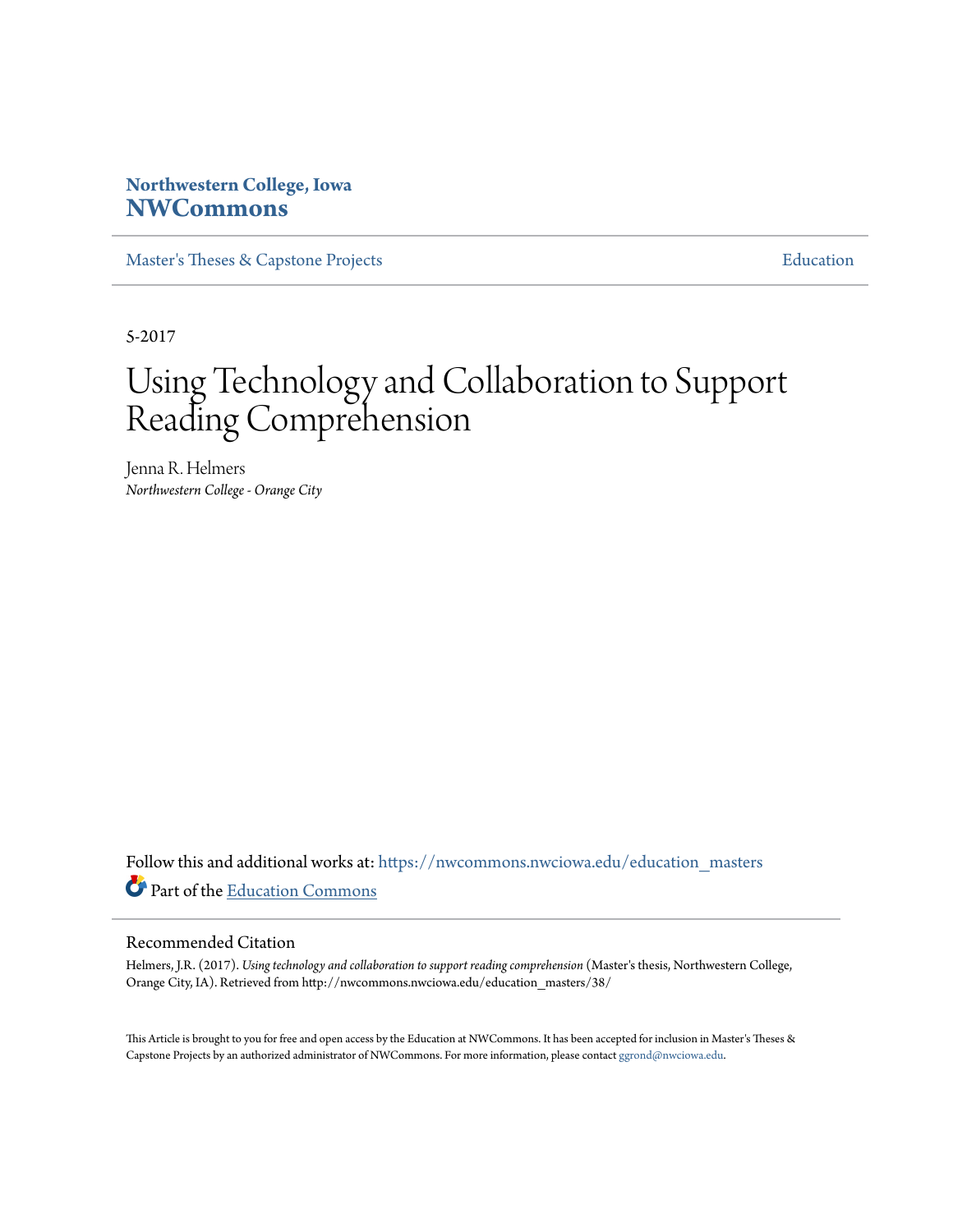# Running Head: USING TECHNOLOGY AND COLLABORATION

Using Technology and Collaboration to Support Reading Comprehension

Jenna R. Helmers

Northwestern College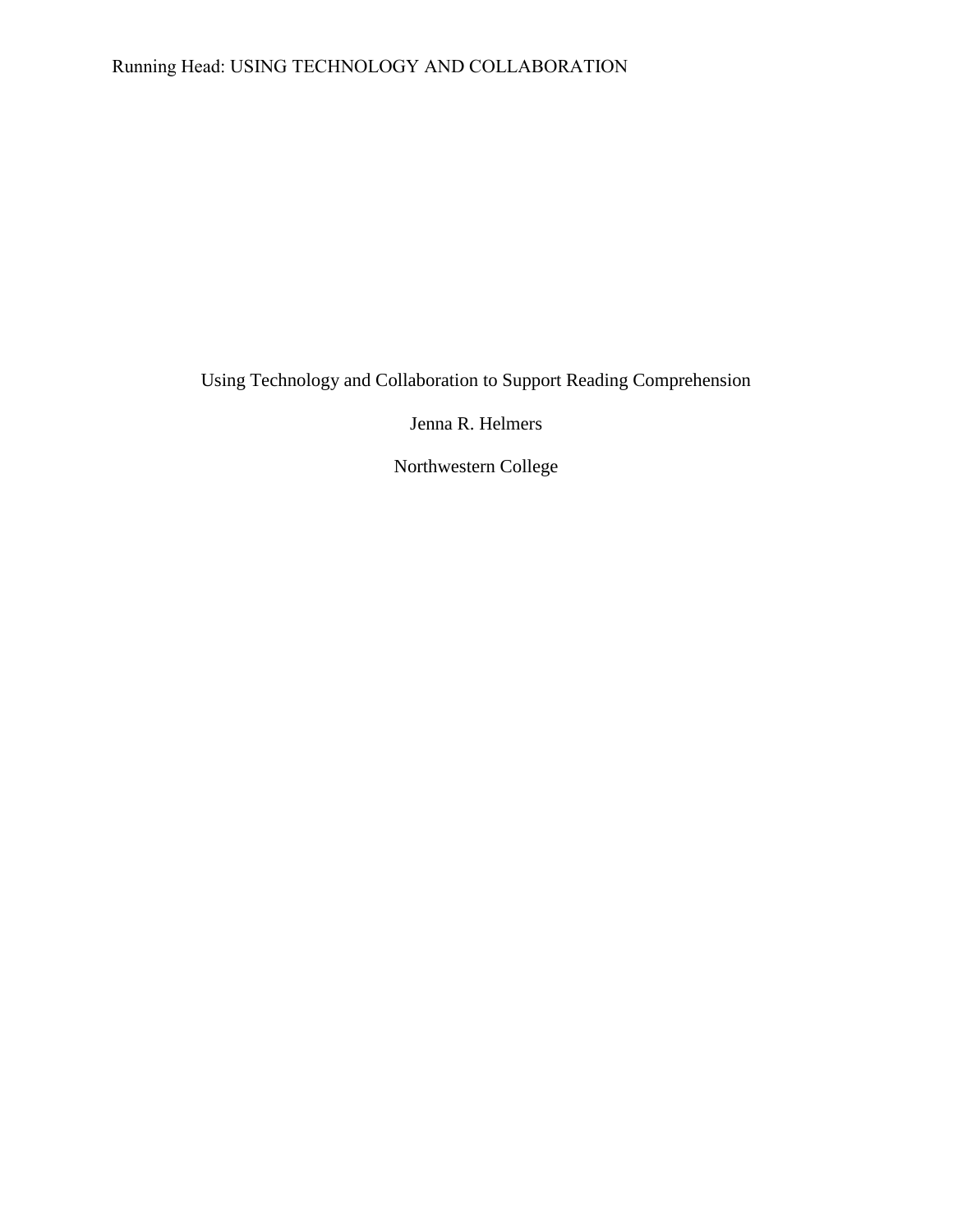# Abstract

The purpose of this action research study was to determine if there is a connection between using technology and collaboration to help increase reading comprehension skills. A combination of research-based instructional strategies infused with technology was used over a ten-week period. Quantitative data was collected through weekly assessment scores. Analysis of the data concluded that students who were involved in an intervention program infused with technology and collaboration would have better knowledge of the story. After further analysis of the data it is concluded that students who were involved in this action research study improved their academic scores.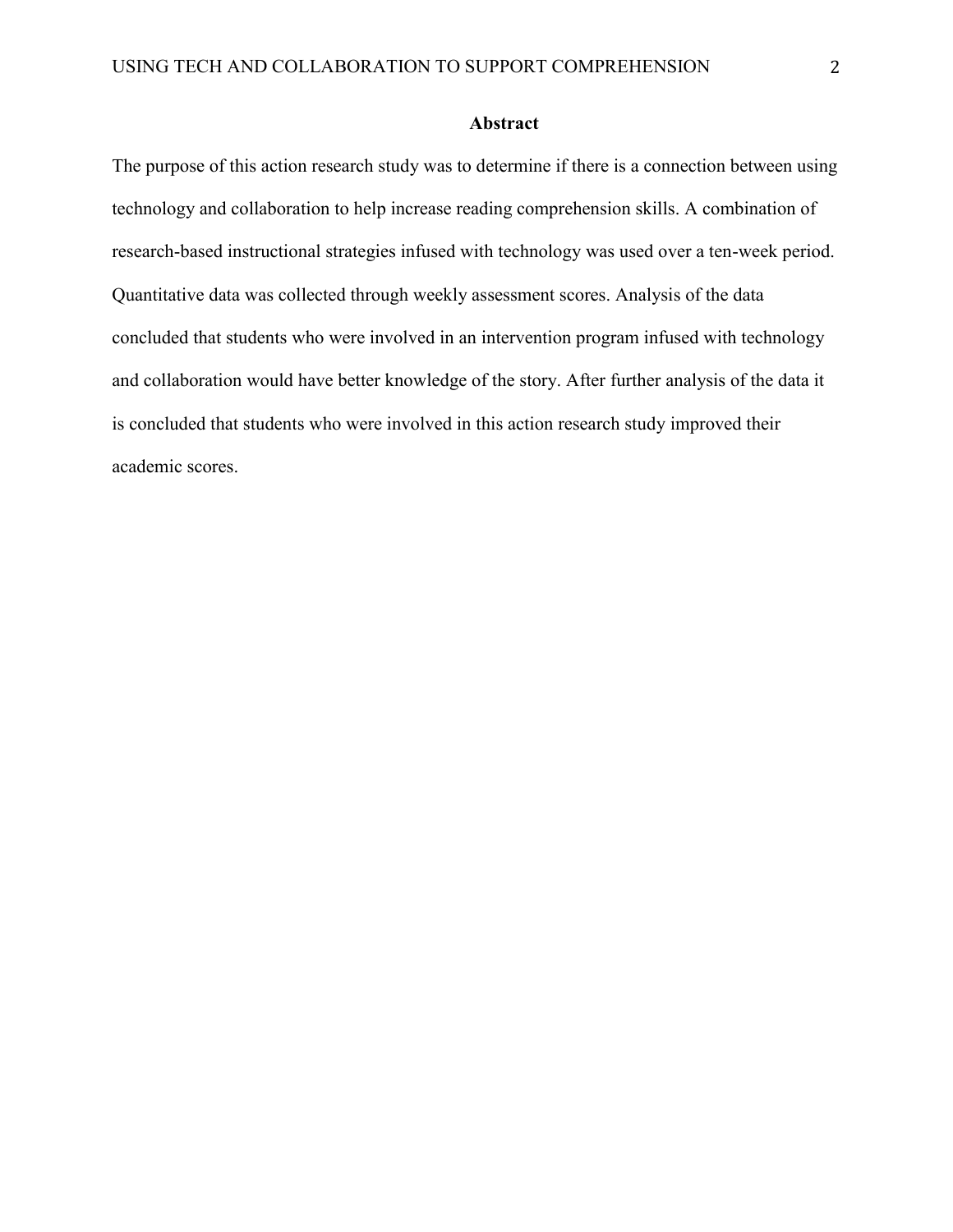Using Technology and Collaboration to Support Reading Comprehension

Reading comprehension is a critical skill for students to learn at an early age. Some students are able to analyze the pictures, fluently read the text, and recognize certain words but students are not able to fully understand the text. Comprehension is a critical lifelong learning skill because students will need this skill to understand text in future schooling and use the skill for future career opportunities. Technology has had much advancement in the last decade. There is a large push to integrate technology into the classroom setting. Some educators feel technology in the classroom is the future and other educators feel as if technology is consuming the minds of students in the wrong ways.

Through action research, this study was completed to determine if using technology based strategies and collaboration will enhance the reading comprehension skills of third grade students and improve their overall academic success. Technology sources used in this research included access to various applications on a tablet device, Internet access to various websites, and, access to a computer based comprehension program. The different technology avenues are provided to determine if the technology options offer equal or greater benefit to the students. If proven to be beneficial, technology tools could soon take the place of the traditional classroom strategies for aiding students with reading comprehension.

# Literature Review

Reading comprehension is critical to understanding written communication in the work place, in the school environment, and in daily life. Teachers and other researchers have spent countless hours examining strategies in hopes of building students' comprehension skills. Many of these strategies have been around for decades. Reading comprehension is a lifelong skill that students need to acquire at an early age. One way for teachers to build lifelong learning is to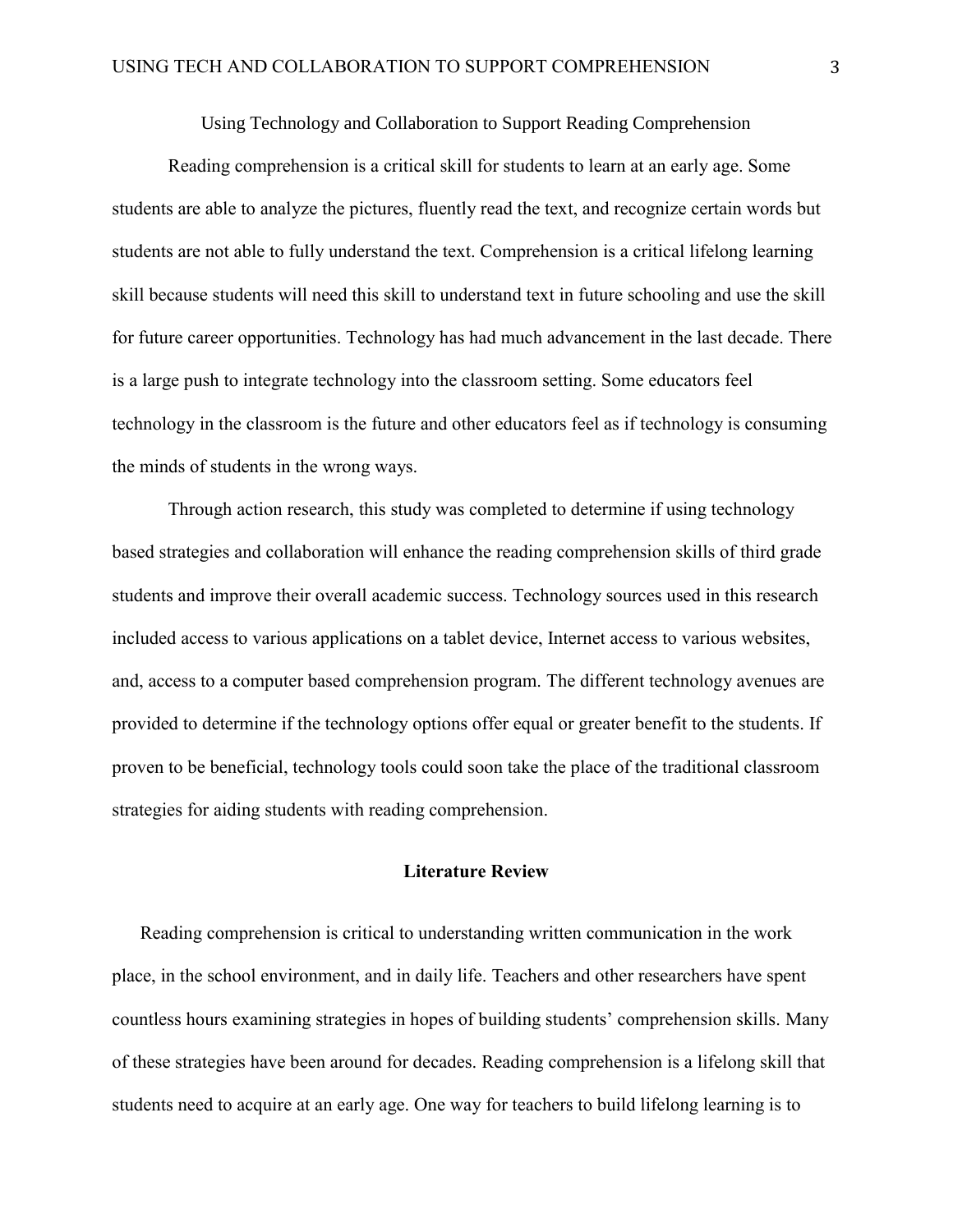provide students with important tools. When teachers provide students with vital tools, learning will truly be lifelong. Learning comprehension while using tools, at an early age will benefit students for the rest of their lives. Educators sometimes forget how much work it is for a little brain to comprehend so many new things. Giving students tools to succeed will help them retain the information for longer periods. Reading comprehension is a necessity in order to succeed academically.

Building background knowledge for students is a key tool in building reading comprehension. In order for readers to make meaning of the text they are reading they have to connect with the text. Making connections with the text will force readers to retain the information. Readers will need to have an abundance of knowledge about the topic. Having domain-specific knowledge or topical knowledge allows the reader to make meaningful mental representations about the text. Background knowledge is very important when it comes to reading comprehension; it allows students to choose from different meanings of words, pick and choose pertinent details, and make inferences about the text. In order for students to understand the text and fully comprehend, they must have a strong foundation of background knowledge about the topic prior to reading (Neuman , Kaefer, & Pinkham, 2014).

A second key tool in building reading comprehension is the use of vocabulary. Vocabulary is important because in order to retain the information being read, students must fully understand the vocabulary. All students that are part of a classroom environment benefit from the explanation of vocabulary, but it is the struggling readers who benefit the most. Context clues can be used to determine difficult vocabulary. "Context clues are very important for broadly comprehending text as well as for specifically learning new words" (Flanigan & Greenwood, 2007, p. 249). In order for context clues to aide reading comprehension educators must model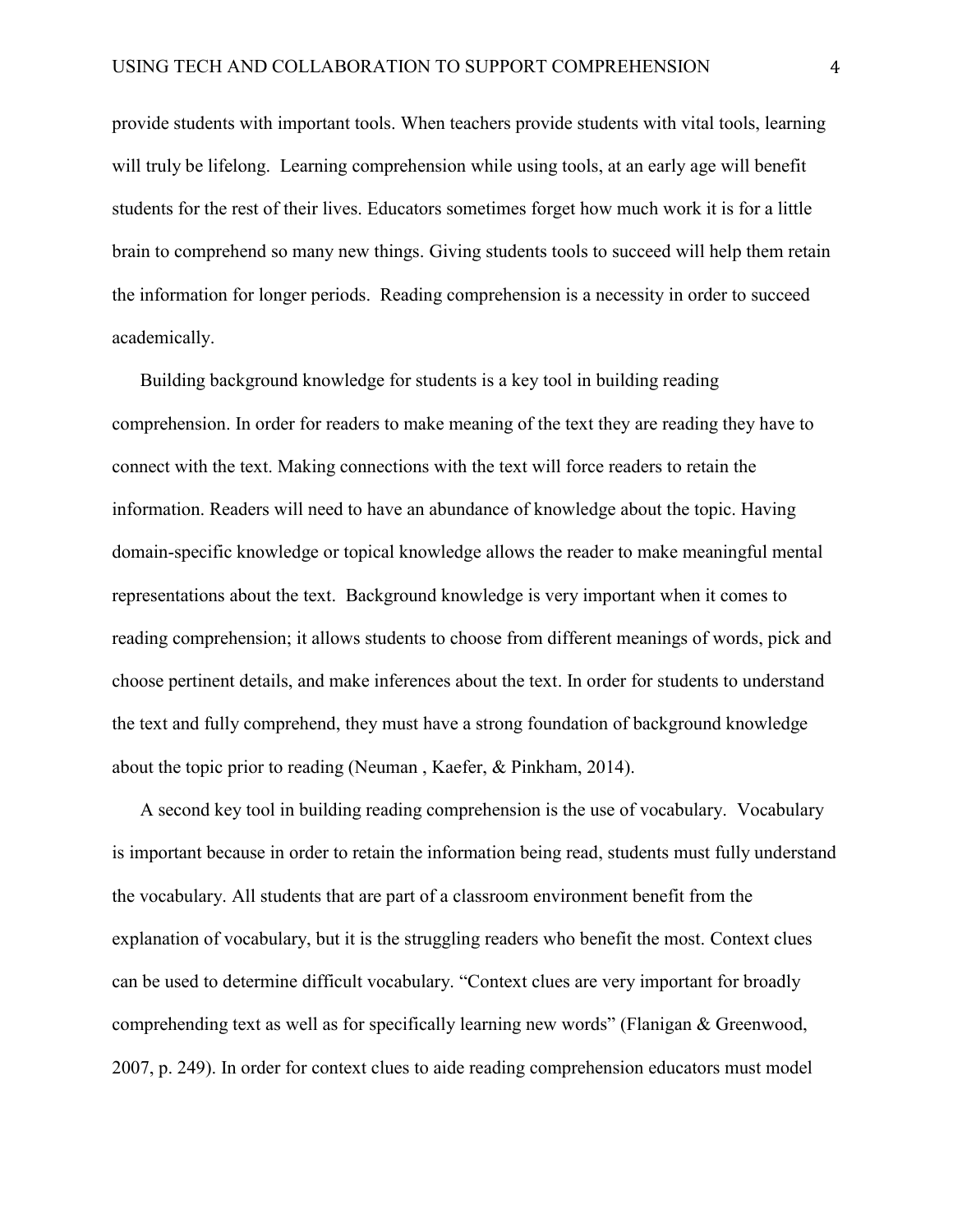how to figure out familiar and unfamiliar words. For educators this means teaching students the words that are relevant in the text and teaching the words that do not have direct connections using context clues. Vocabulary and reading comprehension go hand in hand and when paired together correctly using context clues, this tool is beneficial to many students (Robb, 2015).

Reading aloud is another great tool to build reading comprehension. Reading comprehension can sometimes be stressful for smaller minds; reading aloud helps them also think aloud. Thinking aloud allows teachers and parents to hear how the students are processing the story, discovering the details, analyzing the vocabulary, and allows adults to hear the strategies they are using to comprehend. Whether the teacher is reading the text or the parent is reading the text, the students are able to hear an excellent model of fluent reading. Students can listen to a story at a higher thinking level. When they are being read to they can process the information and in return hold a deep discussion about the text (Gold & Gibson, 2017). In order for comprehension skills to build, educators need to set aside time for planning and setting up. The learning environment must be filled with thinking, listening, and discussion. Reading aloud is another great tool to build reading comprehension for all students.

Reading Comprehension can develop through another tool such as collaborative learning environments. Students who work together can learn together. Collaborative learning environments are spaces within a classroom where students can work together. "The term collaborative learning refers to an instructional method in which students at various performance levels work together in small groups toward a common goal" (Gokhale, 1995, p. 1). In a collaborative learning environment, students are responsible for their own learning as well as their group members. When peers work together, they are able to feel successful together. As a peer team, students are able to use critical thinking skills at a higher level, they are confident in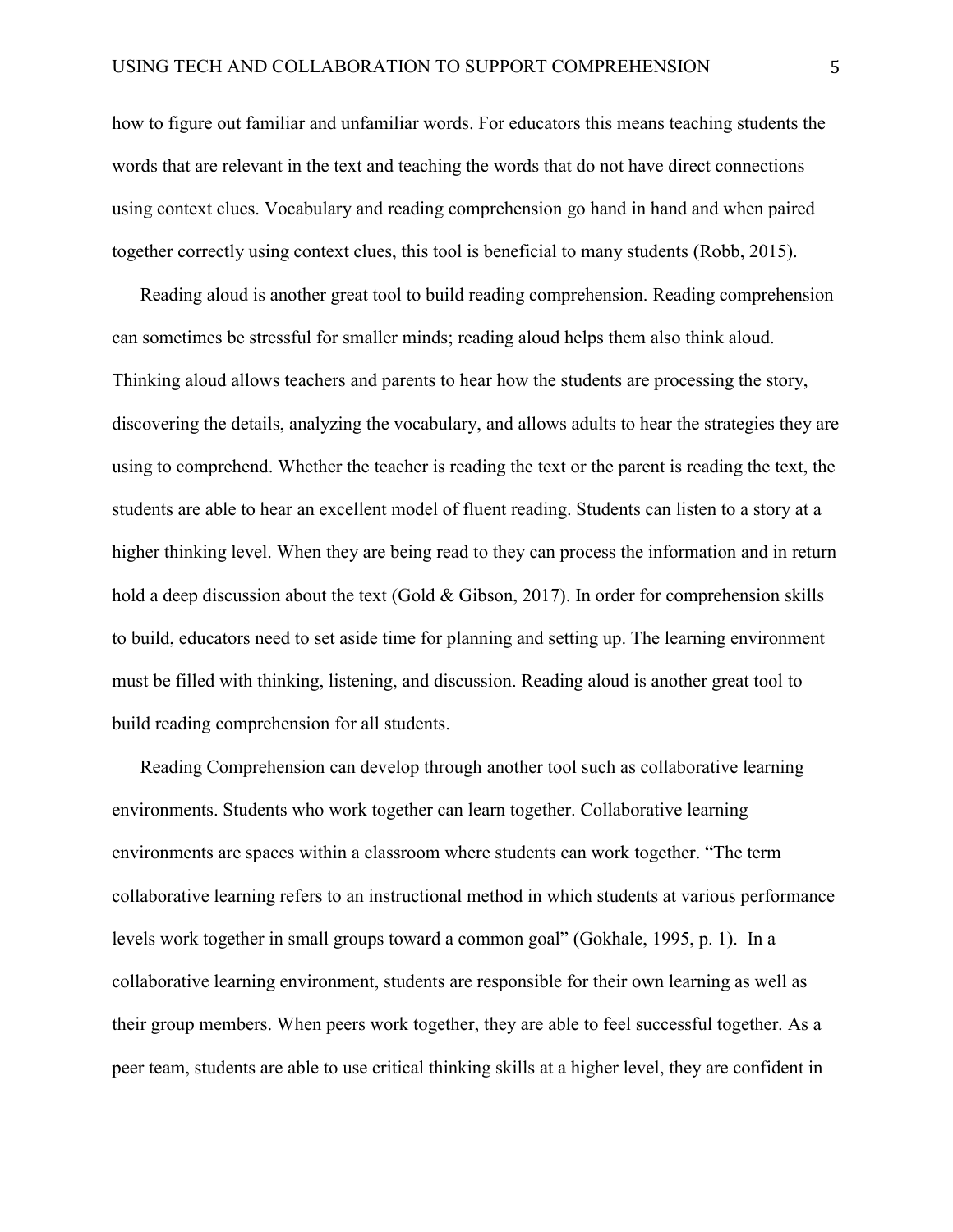numbers. In a collaborative setting students can use higher level thinking skills such as analyzing, synthesizing, and evaluating (Gokhale, 1995). Working as a collaborative peer team will allow students to build understanding of the text and increase their comprehension skills because of the top-level thinking. Collaborative learning can help build reading comprehension.

Lastly, technology can be used as a tool to enhance reading comprehension. Technology plays a large role in the lives of educators and students. Technology has evolved so much over the last decade and it is making its way into classrooms all over the world. When technology is implemented correctly, it can enhance many aspects of curriculum (Edutopia Team, 2008). Using technology in the classroom can be very beneficial to increasing reading comprehension. Technology is effective when it is embedded in the curriculum and is routine in classrooms. Many technology avenues today are made to enhance students learning abilities, extend their learning, or support their learning (Edutopia Team, 2008). Research has proven that technology applications can help with reading comprehension when used as a tool. Students are motivated by the technology devices and want to use a tool that is part of their daily lives. "After all, technology is a tool, and as such it should be selected because it is the best tool for the job. Technology can be a particularly effective tool for English language learners and can enhance the participation of children with disabilities" (Murphy, DePasquale, & McNamara, 2003, p. 12). Students need a chance to use and learn with a tool that provides them motivation. Providing opportunities with repetition for students to build their reading skills through available technology tools starts by allowing students to direct their own learning and choose materials they would like to read (Jeffs & Castellani, 2001). Technology can be used to enhance students' reading comprehension abilities if the tool is consistently and effectively embedded into the curriculum. Technology provides students with applications that provide them with background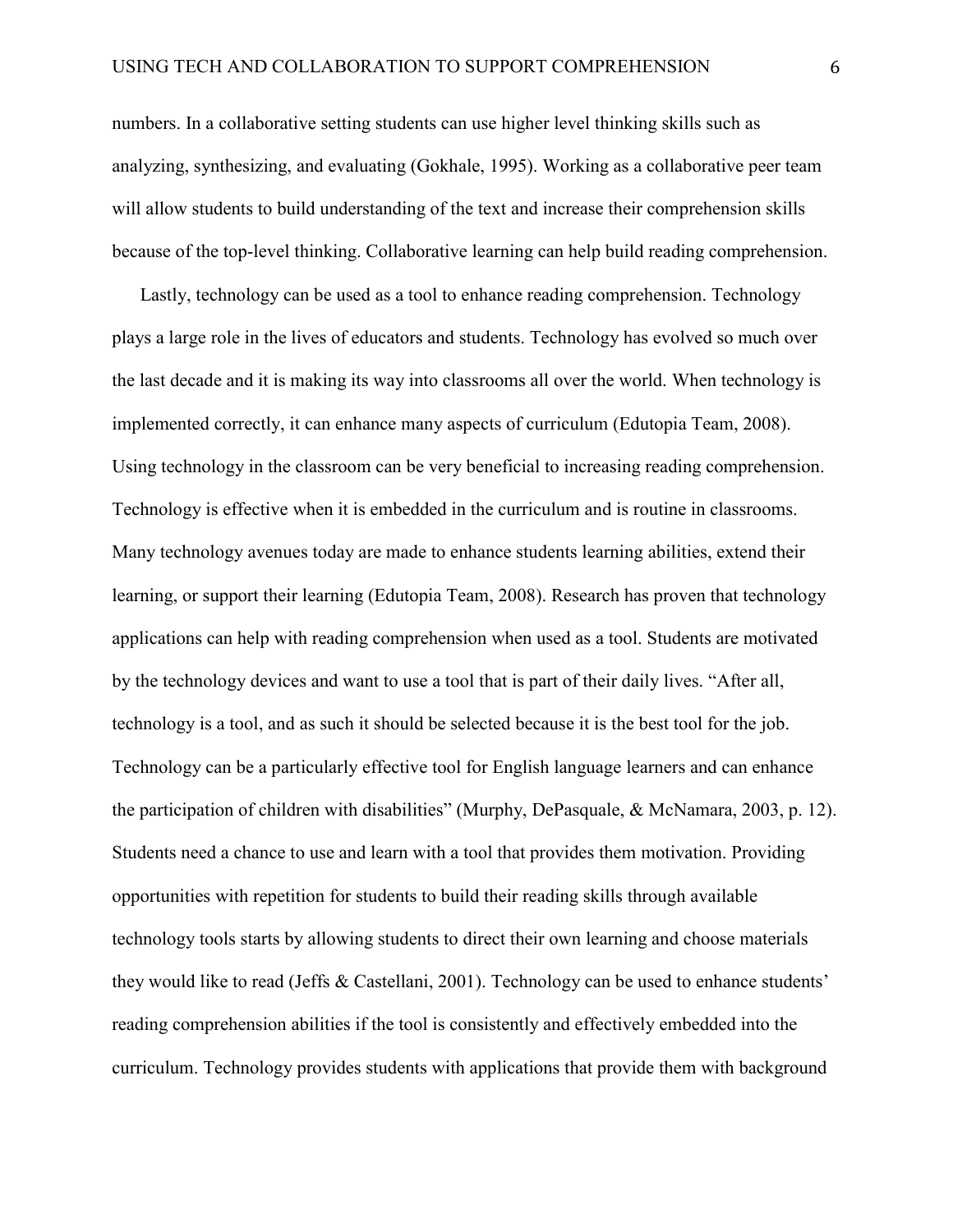knowledge of a text. Applications can also help determine the meaning of vocabulary terms and technology has the ability to read text aloud to students, all of which have been proven to build comprehension skills. Technology proves to be a successful tool in helping build students' reading comprehension.

The demands for educators to bring every child up to grade level in reading are rather high. Reading comprehension is a skill that all students need in order to be successful academically. Teachers can provide students with multiple tools in order for them to feel successful in the classroom environment. Comprehension is a critical skill that students must have in order to be successful in the work place, the school environment, and in daily life. Without comprehension the reading that students are doing is pointless, meaningless, and frustrating (Texas Education Agency, 2002). The demands are high to create great readers, but with the correct tools, reading comprehension skills can grow effectively.

#### Methods

## **Participants**

In this action research study, there were twenty third-grade students who participated. The class is made up of eight girls and twelve boys who range in ages from 8-10. This class includes students who come from mostly predominately white families, who are above the lowsocio economic status. Of the twenty students in the classroom, three students receive special education services for reading, six students receive Title I services for reading, and three students receive services from the English Language Learner (ELL) teacher for vocabulary. In December students were given an assessment to assess how their reading skills have progressed since the beginning of the school year. In the winter term the students were administered the MAPs (Measures of Academic Progress) test to determine their comprehension of reading and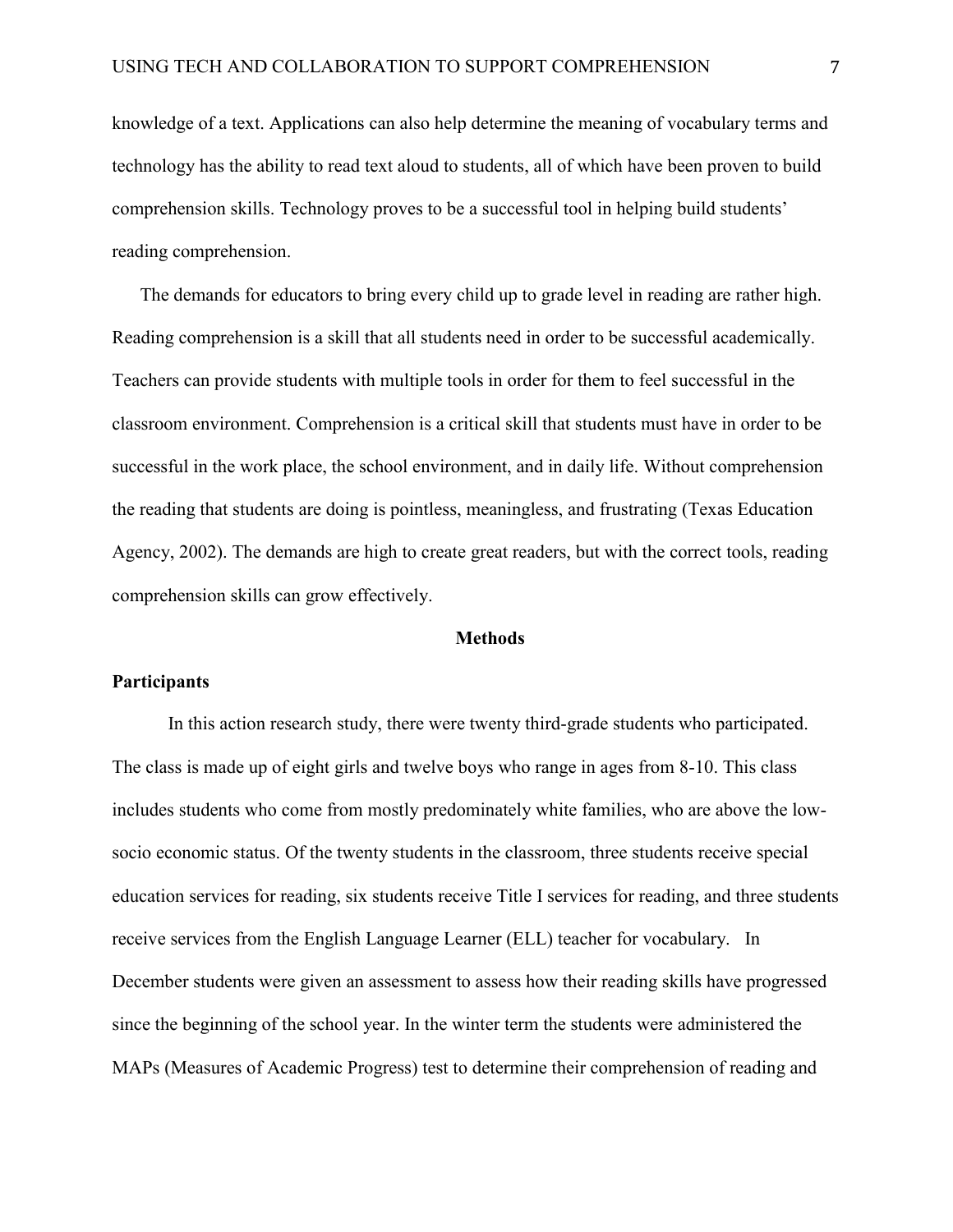knowledge of reading skills. On the MAPs assessment, this particular class of twenty students was 60% proficient in the subject of reading comprehension and skills. On the weekly assessments, 55% of these third-grade students were scoring above 80% on their weekly comprehension assessments. Using this data the teacher decided to implement an intervention plan to help boost students comprehension skills as third graders.

#### Data Collection

For this action research study data was collected for ten consecutive weeks. The data was collected from students' weekly reading comprehension assessments. The data was then recorded on an Excel spreadsheet and analyzed weekly by the teacher. During the ten weeks ten third-grade students participated in a reading intervention program, while the other ten thirdgrade students attended whole group reading as normal.

For the particular study all students were administered a reading comprehension preassessment. After the pre-assessment, ten third-grade students were involved in a weeklong intervention that was designed to improve their comprehension skills. The weeklong intervention consisted of five different small group activities: Read with the teacher, Enjoy vocabulary, Answer questions, Dive into story, and Independent reading. For the intervention process students were grouped according to their MAPs scores. Students were placed into learning groups with peers that had similar comprehension skills. The grouping was done in this way so students could collaborate with one another if necessary. The intervention process took place for a half hour each school day. On the fifth school day, the students were assessed on their reading comprehension and vocabulary skills. The students who did not participate in the weeklong intervention completed reading comprehension worksheets, a vocabulary foldable, and other interactive notebook pages.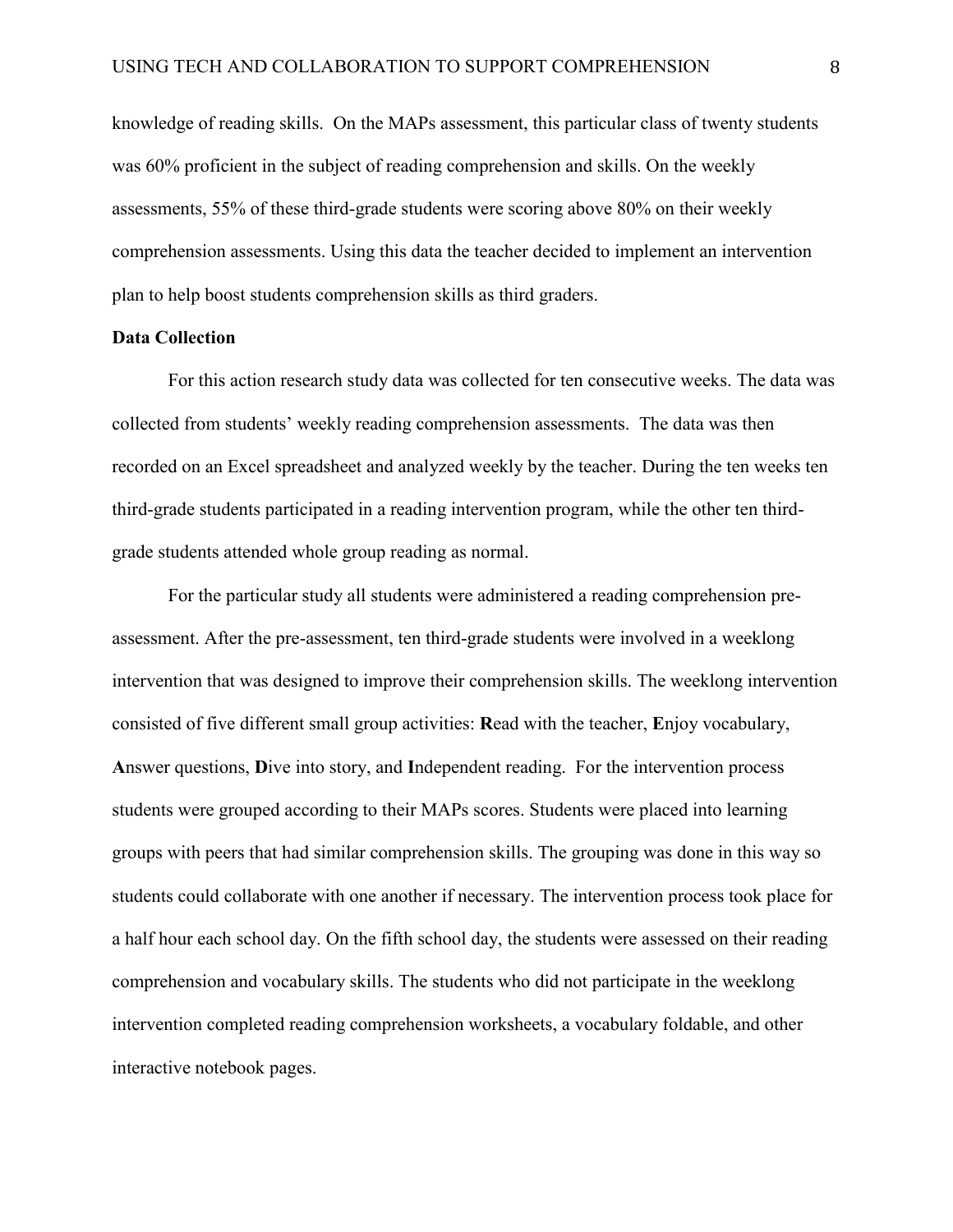The READ intervention program was designed by the teacher to improve students' reading comprehension skills using a research-based intervention plan. The READ intervention program is made up of instructional strategies and instructional tools that are research-based. The R portion of the intervention is read aloud with the teacher. This strategy has students working directly with the teacher in a small group setting. First, the students read the story aloud in a small group and then students are guided through the story while the teacher is asking higherlevel thinking questions to build their comprehension skills. The students are summarizing the story with guided questions from their teacher. The E portion of the intervention program is enjoying vocabulary. This strategy has students individually using a flash cards application to build their skills on the stories vocabulary. Students build their skills by matching the vocabulary to the correct definition. The A portion of the intervention is answer questions. This strategy sends students on a scavenger hunt through their textbook. Students use a Google doc forum to answer comprehension questions about the weekly story. For this portion of the intervention, students are working together in a collaborative learning setting. Students are encouraged to work with one another to answer the comprehension questions. The **D** portion of the intervention is to dive into the story. This strategy allows students to make connections to the text and build background knowledge of the stories topic. The students use the Internet or teacher required websites to build their background knowledge. Students are prompted to make text-to-text, text to world, and text to self-connections. Lastly, the I portion of the intervention program was to have students independently read the story at their seats.

When the week was ending the teacher administered the post-assessment to the students. The post-assessment consisted of ten multiple- choice vocabulary questions and ten multiplechoice comprehension questions for a total of 20 total points. The teacher administered the test to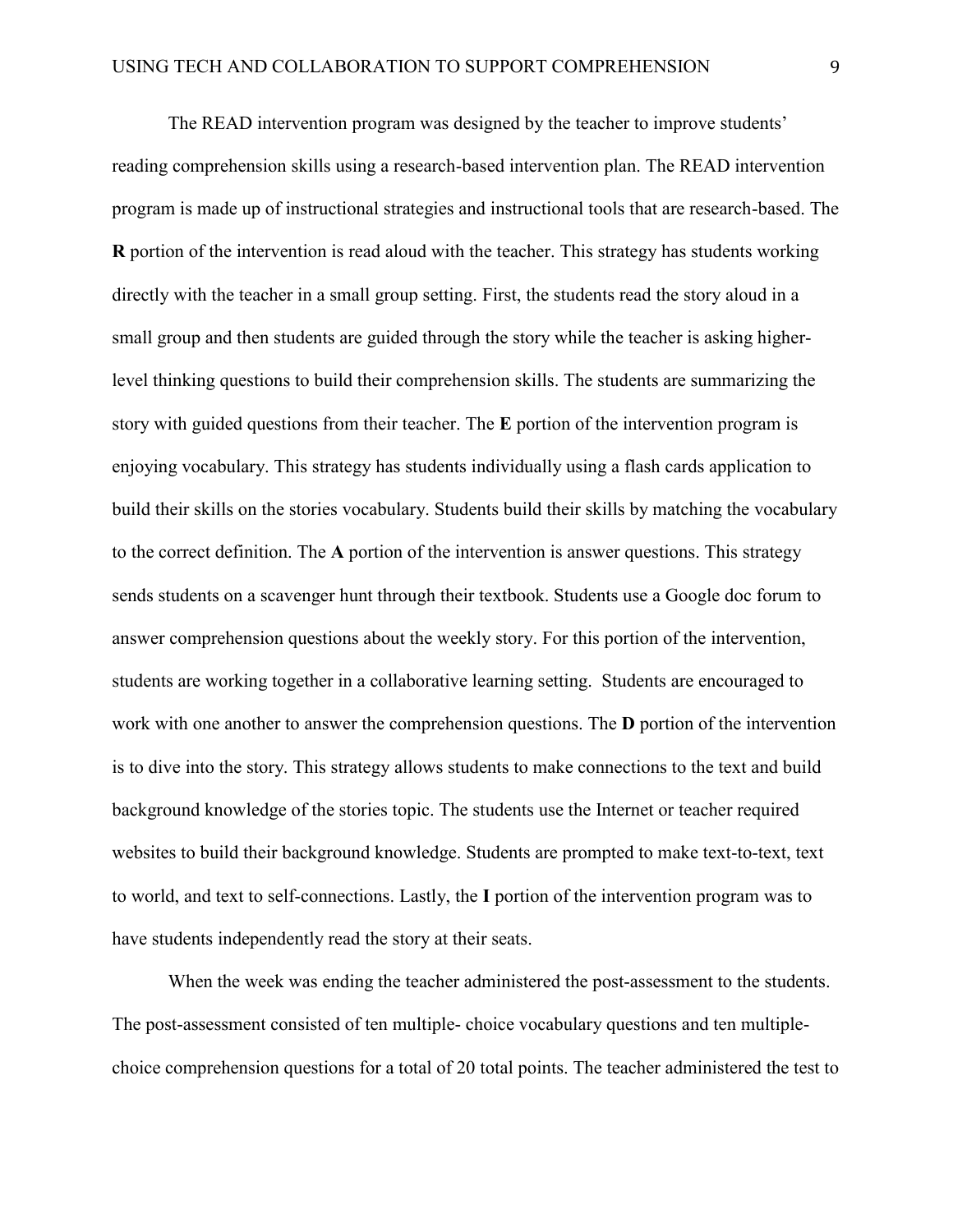all students. The assessment was read aloud so every student had an equal chance to comprehend the reading question. The students were allowed to ask questions throughout the assessment if need be. The assessment was then graded and recorded to the spreadsheet.

# Findings

# Data Analysis

The quantitative data that was collected shows that the students who received the weeklong intervention appeared to be performing better on their weekly comprehension assessments. Specifically the data shows that students who were part of the intervention had an average post -assessment score of 86.1%. The students who did not receive the intervention scored an average of 80.9% on their post-assessment. Overall, the students who completed the intervention program had an average gain of 67.9% from their pre-assessment to their postassessment. Students who did not complete the intervention program had an average gain of only 60.3%. The students were able to use the knowledge they gained throughout the week and carry it over to the assessment. The intervention process helped students comprehend the story, remember the vocabulary, and build background knowledge about the stories topic.

#### Table 1

*Intervention Grouping*

|                   | <b>Intervention Grouping</b> |                                                                               |         |         |  |  |  |  |  |  |  |  |  |  |  |
|-------------------|------------------------------|-------------------------------------------------------------------------------|---------|---------|--|--|--|--|--|--|--|--|--|--|--|
| Group 1           | Group 2                      | Group 3                                                                       | Group 4 | Group 5 |  |  |  |  |  |  |  |  |  |  |  |
| Student 109 {169} |                              | Student 107 {180}   Student 103 {188}   Student 102 {195}   Student 108 {200} |         |         |  |  |  |  |  |  |  |  |  |  |  |
| Student 104 {179} |                              | Student 100 {186}   Student 119 {192}   Student 106 {197}   Student 105 {208} |         |         |  |  |  |  |  |  |  |  |  |  |  |
|                   |                              |                                                                               |         |         |  |  |  |  |  |  |  |  |  |  |  |

*Note.* This table demonstrates how the students were grouped according to their MAPs scores. The student identification numbers are present with their final reading MAPs score in parenthesis.

Intervention grouping was completed in this manner so students could work with others who are at the same instructional level. Students were able to collaborate better when they were grouped alike. Students needed a score of 190 to be considered proficient on their MAPs reading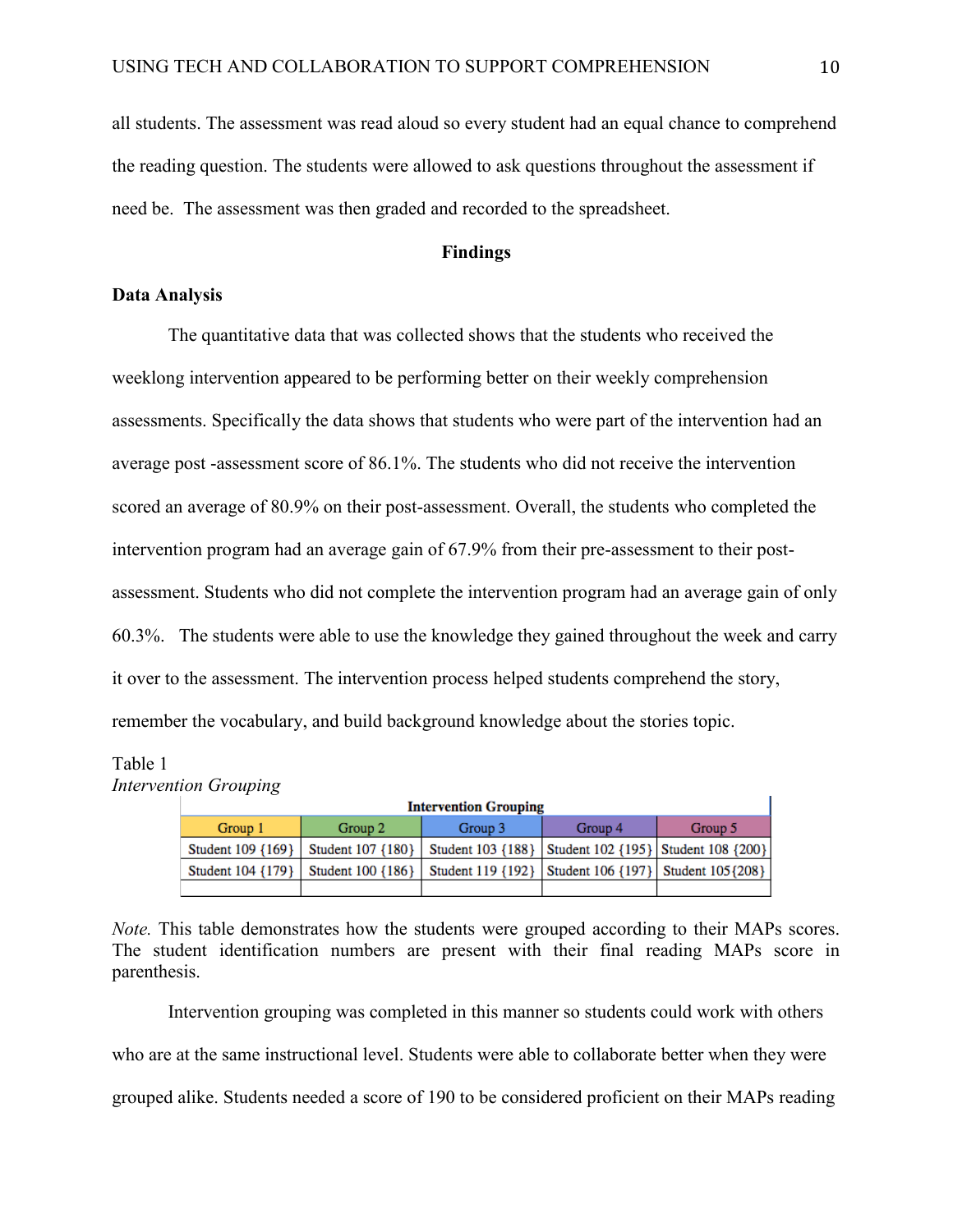assessment. In this group, 50% were not proficient on the assessment. Specifically the intervention group was made up of one special education student, three title students, and one English language learner (ELL). Grouping the students enabled them to ask questions and receive answers that were on their instruction level. The students enjoyed working in only groups of two and students showed confidence when completing the reading tasks.

In the following tables, the data is recorded for each student's individual score. In the table the teacher recorded the names of the ten stories, the pre-assessment score, the postassessment score, and the individual gain of each student. The students are listed on the left side of the table, while the story titles are listed along the top. The data was then entered into the document as a percentage. The teacher then averaged the percentages for each individual's scores and then averaged the group as a whole. The findings are evident when the tables are analyzed. The reading stories used in this intervention came from the districts chosen reading curriculum. The reading curriculum is *Journeys* by Houghton Mifflin Harcourt. The assessments that were used came directly from the *Journeys* reading series. The stories correlated perfectly with the comprehension and vocabulary assessments. Below, the tables show the results of the findings.

#### **Results**

Table 2

*Non-Intervention Students* 

| Scores = % correct   | 3rd Grade Students Who Did NOT Receive Intervention |                               |                               |    |                             |    |                  |    |      |                        |      |      |                 |     |      |                                   |     |    |                  |                                      |      |      |                        |      |                 |                               |             |                 |               |      |                  |     |           |  |
|----------------------|-----------------------------------------------------|-------------------------------|-------------------------------|----|-----------------------------|----|------------------|----|------|------------------------|------|------|-----------------|-----|------|-----------------------------------|-----|----|------------------|--------------------------------------|------|------|------------------------|------|-----------------|-------------------------------|-------------|-----------------|---------------|------|------------------|-----|-----------|--|
| Student ID<br>Number | <b>AVERAGE</b><br><b>PRE</b>                        | <b>AVERAGE</b><br><b>POST</b> | <b>AVERAGE</b><br><b>GAIN</b> |    | The Harvest<br><b>Birds</b> |    | Tops and Bottoms |    |      | <b>Yonder Mountain</b> |      |      |                 |     |      | Kamishibiai Man Extra-Good Sunday |     |    |                  | <b>Judy Moody Saves</b><br>the World |      |      | Aero & Officer<br>Mike |      |                 | <b>Young Thomas</b><br>Edison |             |                 | Two Bear Cubs |      | Life on the Ice  |     |           |  |
|                      |                                                     |                               |                               |    | <b>Pre</b> Post Gain        |    | <b>Pre</b>       |    | Gain | Pre                    | Post | Gain | Pre             |     | Gain | Pre                               |     |    |                  |                                      | Goir | Pre. |                        | Gain | <b>Pre</b>      |                               | <b>Gain</b> | Pre             |               | Gain | <b>Pre</b>       |     | Post Gain |  |
| Student 110          | 20                                                  | 92                            | 72                            | 20 | 100                         | 80 | -20              | 70 | 50   | 20                     | 100  | 80   | 20              | 90  | 70   | 30                                | 70  | 40 | 20               | 100                                  | -80  | 20   | 100                    | 80   | 20              | 100                           | 80          | 20              | 100           | 80   | 10 <sup>1</sup>  | 90  | 80        |  |
| Student 111          | 21                                                  | 87                            | 65                            | 20 | 90                          | 70 | 20               | 90 | 60   | 40                     | 90   | 50   | 30              | 90  | 60   | 10                                | 70  | 60 | 30               | 100                                  | 70   | 20   | 90                     | 70   | 20              | 100                           | 80          | 10              | 70            | 60   | 10               | 80  | 70        |  |
| Student 112          | 23                                                  | 84                            | 61                            | 30 | 70                          | 40 | 30               | 70 | 40   | 30                     | 90   | 60   | 40              | 90  | 50   | 20                                | 80  | 60 | 10 <sup>°</sup>  | 100                                  | 90   | 30   | 90                     | 60   | 10 <sup>°</sup> | 100                           | 90          | 10 <sup>1</sup> | 80            | 70   | 20               | 70  | - 50      |  |
| Student 113          | 27                                                  | 77                            | 50                            | 30 | 100                         | 70 | 30               | 50 | 20   | 20                     | 70   | 50   | 20              | 100 | 80   | 30                                | 100 | 70 | 30               | 80                                   | 50   | 30   | 50                     | 20   | 30              | 100                           | 70          | 20              | 50            | 30   | 30               | 70  | 40        |  |
| Student 114          | 22                                                  | 83                            | 61                            | 20 | 100                         | 80 | 10 <sup>1</sup>  | 50 | 40   | 30                     | 90   | 60   | 10 <sup>°</sup> | 80  | 70   | 20                                | 80  | 60 | 30               | 100                                  | 70   | 40   | 50                     | 10   | 20              | 100                           | 80          | 30              | 100           | 70   | 10 <sup>10</sup> | 80  | - 70      |  |
| Student 115          | 25                                                  | 73                            | 48                            | 30 | 90                          | 60 | 10               | 80 | 70   | 10                     | 70   | 60   | 20              | 80  | 60   | 30                                | 40  | 10 | 20               | 100                                  | 80   | 50   | 70                     | 20   | 10              | 90                            | 80          | 40              | 60            | 20   | 30               | 50  | 20        |  |
| Student 116          | 20                                                  | 80                            | 60                            | 30 | 80                          | 50 | 20               | 80 | 60   | 10 <sup>10</sup>       | 80   | 70   | 10 <sup>°</sup> | 80  | 70   | 10 <sup>10</sup>                  | 100 | 90 | 10 <sup>°</sup>  | 70                                   | 60   | 50   | 60                     | 10   | 20              | 80                            | 60          | 20              | 100           | 80   | 20               | 70  | - 50      |  |
| Student 117          | 16                                                  | 78                            | 61                            | 10 | 70                          | 60 | 30               | 90 | 60   | 10                     | 60   | 50   | 20              | 100 | 80   | $\Omega$                          | 70  | 70 |                  | 80                                   | 80   | 30   | 70                     | 40   | 30              | 70                            | 40          | 10              | 80            | 70   | 20               | 90  | 60        |  |
| Student 118          | 11                                                  | 71                            | 60                            | 10 | 100                         | 90 | 10 <sup>1</sup>  | 60 | 50   | 10 <sup>°</sup>        | 80   | 70   | 20              | 40  | 20   | $\mathbf{0}$                      | 40  | 40 | 10 <sup>10</sup> | 70                                   | 60   | 20   | 90                     | 70   | 10 <sup>°</sup> | 100                           | 90          | 10 <sup>1</sup> | 60            | 50   | 10 <sup>10</sup> | 70  | - 60      |  |
| Student 119          | 19                                                  | 84                            | 65                            | 30 | 90                          | 60 | 30               | 70 | 40   | 30                     | 80   | 50   | 10              | 90  | 80   | 20                                | 70  | 50 | 20               | 90                                   | 70   | 10   | 80                     | 70   | 10              | 80                            | 70          | 10              | 90            | 80   | 20               | 100 | 80        |  |
| <b>GROUP AVERAGE</b> | 20.4                                                | 80.9                          | 60.3                          |    |                             |    |                  |    |      |                        |      |      |                 |     |      |                                   |     |    |                  |                                      |      |      |                        |      |                 |                               |             |                 |               |      |                  |     |           |  |

*Note.* The table represents the data that was recorded for the non-intervention students. The teacher recorded pre-assessment scores, post-assessments scores, and student gain.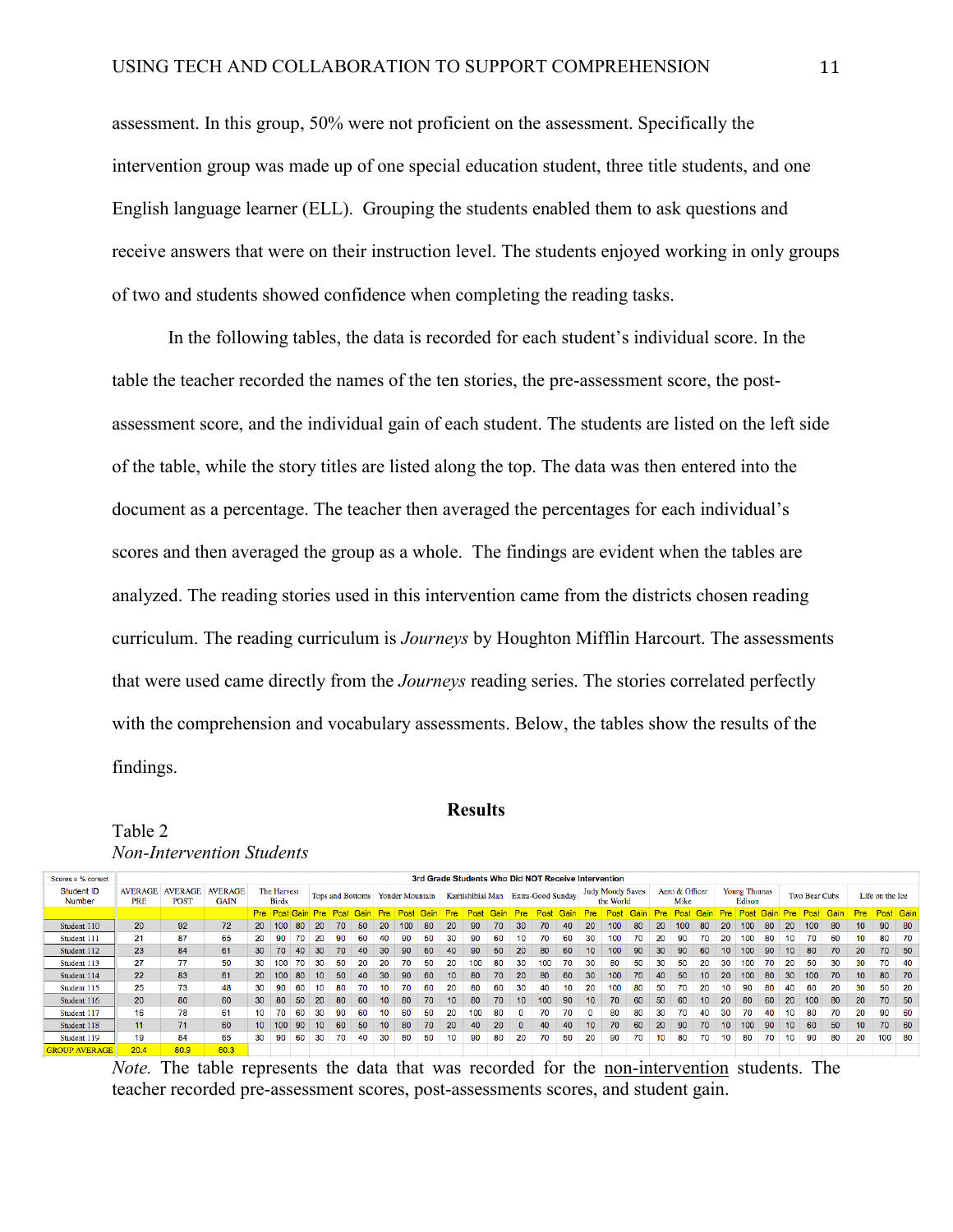| Table 3                      |  |
|------------------------------|--|
| <i>Intervention Students</i> |  |

| $Scores = % correct$        | 3rd Grade Students Who Received Intervention |                              |                               |                 |                             |     |                 |      |      |                                  |      |      |                 |      |      |                                   |     |    |                                      |     |     |                        |     |    |              |                               |      |                  |               |      |                 |                  |      |
|-----------------------------|----------------------------------------------|------------------------------|-------------------------------|-----------------|-----------------------------|-----|-----------------|------|------|----------------------------------|------|------|-----------------|------|------|-----------------------------------|-----|----|--------------------------------------|-----|-----|------------------------|-----|----|--------------|-------------------------------|------|------------------|---------------|------|-----------------|------------------|------|
| <b>Student ID</b><br>Number | <b>AVERAGE</b><br><b>PRE</b>                 | <b>WERAGE</b><br><b>POST</b> | <b>AVERAGE</b><br><b>GAIN</b> |                 | The Harvest<br><b>Birds</b> |     |                 |      |      | Tops and Bottoms Yonder Mountain |      |      |                 |      |      | Kamishibiai Man Extra-Good Sunday |     |    | <b>Judy Moody Saves</b><br>the World |     |     | Aero & Officer<br>Mike |     |    |              | <b>Young Thomas</b><br>Edison |      |                  | Two Bear Cubs |      | Life on the Ice |                  |      |
|                             |                                              |                              |                               | <b>Pre</b>      |                             |     | <b>Pre</b>      | Post | Gain | <b>Pre</b>                       | Post | Gain | <b>Pre</b>      | Post | Gain |                                   |     |    |                                      |     |     | <b>Pre</b>             |     |    | <b>Pre</b>   |                               | Gain | <b>Pre</b>       | Post          | Gain | <b>Pre</b>      | <b>Post Gain</b> |      |
| Student 100                 | 23                                           | 84                           | 61                            | <b>20</b>       | 80                          | -60 | 20              | 70   | 50   | -80                              | 100  | 20   | 10 <sup>°</sup> | 90   | 80   | 20                                | 70  | 50 | 20                                   | 80  | 60  | 30                     | 80  | 50 | 10           | 100                           | 90   | 10               | -80           | 70   | 10 <sup>°</sup> | 90               | 80   |
| Student 101                 | 18                                           | 90                           | 72                            | 30              | 100                         | 70  | 20              | 90   | 70   | 10                               | 80   | 70   | 10              | 80   | 70   | 40                                | 80  | 40 | 10.                                  | 90  | 80  |                        | 90  | 80 | 20           | 100                           | 80   | 20               | 100           | 80   | 10              | 90               | 80   |
| Student 102                 | $22^{\circ}$                                 | 92                           | 70                            |                 | 10   100                    | 90  | 10 <sup>°</sup> | 80   | 70   | 20                               | 80   | 60   | 20              | 100  | 80   | 30                                | 100 | 70 | 10 <sup>10</sup>                     | 100 | 90  | 20                     | 80  | 60 | 30           | 90                            | -60  | 40               | 90            | 50   | 30              | $100$ 70         |      |
| Student 103                 | 21                                           | 90                           | 69                            | 30              | 90                          | 60  | 30              | 80   | 50   | 30                               | 90   | 60   | 20              | 100  | 80   | 20                                | 100 | 80 | 0                                    | 80  | 80  | 30                     | 100 | 70 | 10           | 80                            | 70   | 20               | 80            | 60   | 20              | 100              | - 80 |
| Student 104                 | 23                                           | 81                           | 58                            | 30              | 100                         | 70  | 20              | 60   | 40   | 10 <sup>°</sup>                  | 60   | 50   | 30              | 90   | 60   | 30                                | 70  | 40 | 20                                   | 100 | 80  | 20                     | 60  | 40 | 30           | 90                            | 60   | 20               | -90           | 70   | 20              | 90               | 70   |
| Student 105                 | 19                                           | 91                           | 74                            | 20              | 90                          | 70  | 10              | 90   | 80   | 10                               | 90   | 80   | 10              | 100  | 90   | 10                                | 90  | 80 | 20                                   | 100 | 80  | 30                     | 90  | 60 | 40           | 90                            | 50   | 10               | 80            | 70   | 10              | 90               | 80   |
| Student 106                 | 19                                           | 89                           | 70                            | 10 <sup>°</sup> | 90                          | -80 | 20              | 100  | 80   | 20                               | 70   | 50   | 20              | 100  | 80   | 10                                | 80  | 70 | 10 <sup>°</sup>                      | 90  | 80  | 10 <sup>°</sup>        | 80  | 70 | 20           | 90                            | 70   | 30               | 90            | 60   | 40              | 100              | 60   |
| Student 107                 | 13                                           | 94                           | 81                            | 0               | 90                          | 90  | 30              | 90   | 60   | 20                               | 80   | 60   | 20              | 100  | 80   | 10                                | 90  | 80 | 0                                    | 100 | 100 |                        | 90  | 80 | 10           | 100                           | 90   | 10               | 100           | 90   | 20              | 100              | 80   |
| Student 108                 | 21                                           | 94                           | 73                            |                 | 10 100                      | 90  | 10              | 100  | 90   | 20                               | 90   | 70   | 30              | 100  | 70   | 10                                | 80  | 70 | 40                                   | 100 | 60  | 20                     | 80  | 60 | <b>20</b>    | 90                            | 70   | 10 <sup>10</sup> | 100           | 90   | 40              | 100 60           |      |
| Student 109                 |                                              | 56                           | 51                            | 20              | 80                          | 60  | 10              | 50   | 40   |                                  | 70   | 70   | 0               | 40   | 40   | 10                                | 30  | 20 | $\Omega$                             | 70  | 70  | 20                     | 40  | 20 | $\mathbf{0}$ | 60                            | 60   | 10               | 60            | 50   |                 | 80               | - 80 |
| <b>GROUP AVERAGE</b>        | 18.6                                         | 86.1                         | 67.9                          |                 |                             |     |                 |      |      |                                  |      |      |                 |      |      |                                   |     |    |                                      |     |     |                        |     |    |              |                               |      |                  |               |      |                 |                  |      |

*Note.* The table represents the data that was recorded for the intervention students. The teacher recorded pre-assessment scores, post-assessments scores, and student gain.

# **Discussion**

## Summary of Findings

Reading comprehension is a lifelong skill and with the right tools reading comprehension can change a child's future. This action research study suggested that when students are given the right tools for success their academic skills could improve. This ten-week action research study worked with 10 third-graders on how to effectively build their comprehension skills using a mix of research-based strategies and technology. The teacher used the strategies as a basis for the program. The READ groups were made of helpful learning tools for students. Students who were involved in this study worked in collaboration groups, used technology, worked independently, and worked alongside the general education teacher to build their knowledge.

The research based-strategies that the teacher used gave students the boost they needed to score better on their comprehension assessments. The students involved in the intervention were able to use the classroom technology to look up connections they were making with the text. The students built their background knowledge of the stories topic by having access to the Internet. Students were able to watch videos, find articles, and look through pictures to make connections. During the intervention process all students were actively working with one another, this fostered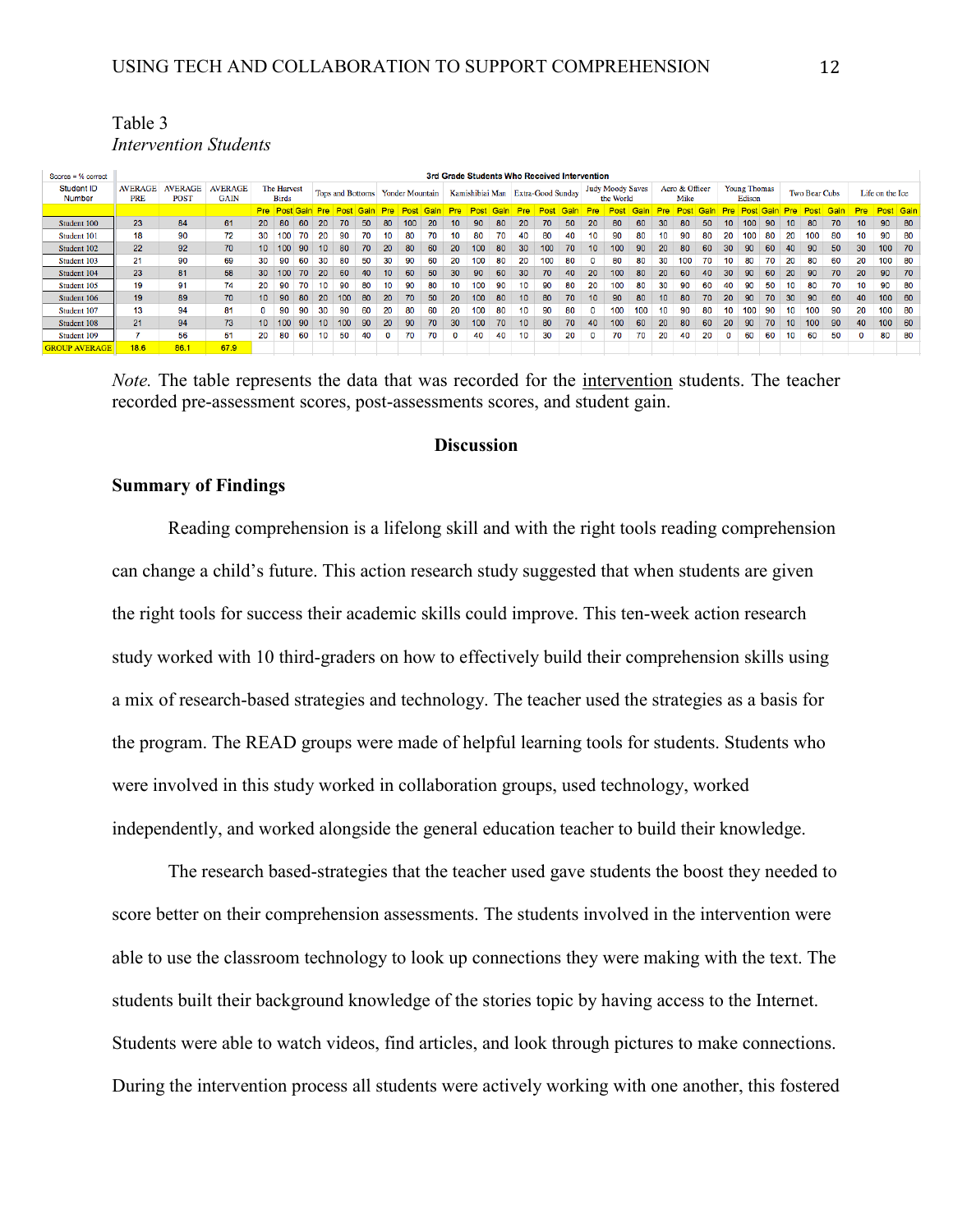collaboration. Students were able to ask questions to their alike level peers and make connections to the stories. During the weekly intervention, students used multiple vocabulary tablet applications that enhanced their learning of the vocabulary words. When technology was involved students were highly motivated to participate. Another vital part in the intervention process was when students were asked to read aloud multiple times throughout the week; this gave them a clear understanding of the text and its contents. Using research-based learning strategies helped the teacher accomplish a high-need goal in the classroom setting.

The results from the research study are evident when table 2 and table 3 are examined. The data from the study indicates that students who were involved in the weeklong intervention scored better on their comprehension assessments. Students who were a part of the intervention process had an average weekly score of 86.1% on their post-assessment. In comparison, students who did not receive the intervention had an average weekly score of 80.9 %. As a whole the intervention students performed better on the assessments than the non-intervention students. Students who were a part of the intervention had an average gain of 67.9% from their preassessment to their post- assessment. In comparison, students who were not part of the intervention only had an average gain of 60.3%. An interesting discovery was made after further analysis of the data table. The students who were not a part of the intervention out performed the intervention students on the pre- assessment. Students who were not part of the intervention had an average score of 20.4% on their pre-assessment. In contrast, students who did have the intervention had an average pre-assessment score of 18.6%.

The data from tables 2 and 3 indicates that with the right tools, access to technology, and a chance to learn through research-based strategies, students' reading comprehension skills can improve over time. The ten-week intervention process was beneficial to the teacher and the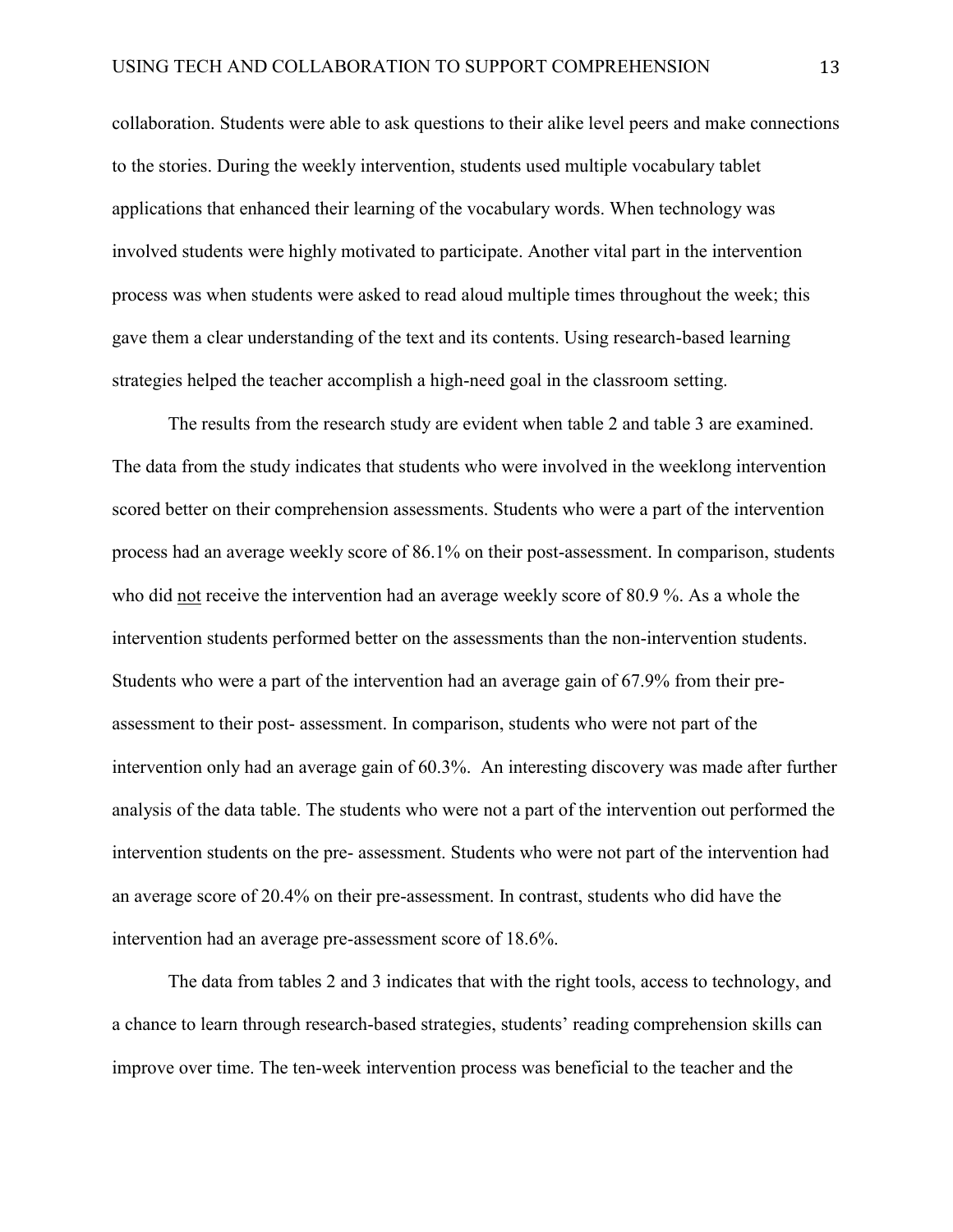classroom setting. The students were learning the material, connecting with the story, and comprehending the contents of the story. The teacher was able to meet with students and assess their individual needs more clearly. The intervention process took time to set up, but the benefits were worthwhile to the classroom environment.

#### Conclusion

Reading comprehension is a critical skill for students to learn at an early age. Students need the skill of comprehending in order to make since what is being read. The skill of reading comprehension is getting harder and harder for students because their learning styles are changing into 21st century learning styles. Reading comprehension is getting harder and harder for teachers to teach because traditional students are now  $21<sup>st</sup>$  century students. Students are struggling to learn without technology, collaboration, and background knowledge. Teachers can help guide their students to success by providing them with the tools and skills they need in order to succeed in the 21<sup>st</sup> century. Research-based learning strategies are crucial in helping our students succeed academically. Reading comprehension is an important skill.

Helping students succeed by using research is one way teachers can manage with  $21<sup>st</sup>$ century learners. Students need to have multiple chances to build background knowledge of a story, access to vocabulary terms and meanings, time for collaboration with alike-leveled peers, multiple chances to read aloud, and access to multiple technology avenues. Using a research based intervention program can provide the students with the tools they need in order to be successful academically.

In conclusion, building strong academic learners is the goal of every teacher; with the correct tools and research, this is possible. The qualitative data of this research study proves that students need the tools and teachers need the research. This program allowed students to use the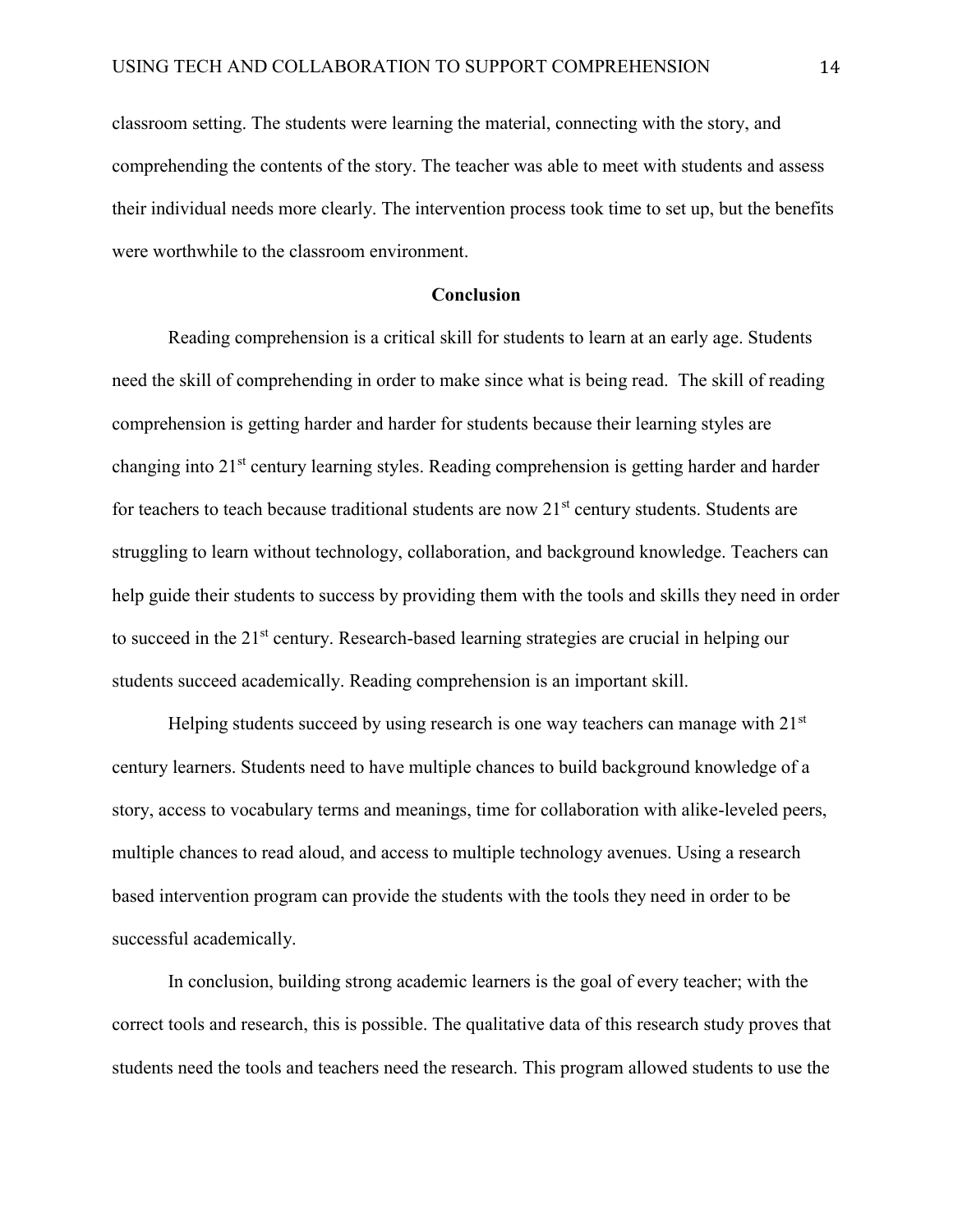tools to build their reading comprehension skills. In return, the teacher gained more time with the students, strong results from the weekly assessments, and was able to enhance the students learning abilities. In order to build comprehension students must have access to multiple tools.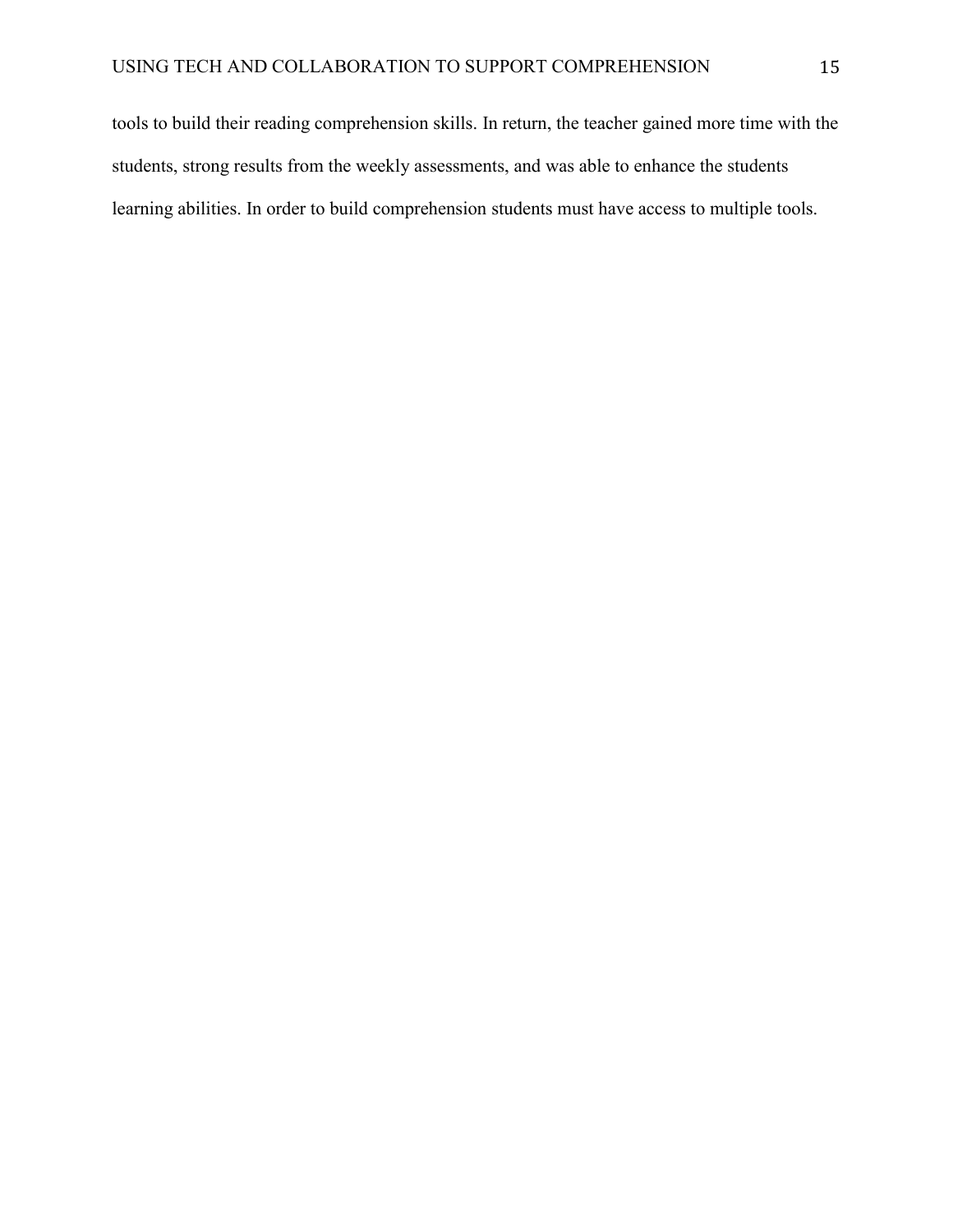#### References

- Edutopia Team. (2008, March 16 ). Why integrate technology into the curriculum*?:* The reasons are many. Retrieved February 8, 2017, from Edutopia: https://www.edutopia.org/technology-integration-introduction
- Flanigan, K., & Greenwood, S. C. (2007). Overlapping vocabulary and comprehension: Context clues complement semantic gradients. *The Reading Teacher ,* 61(3), 249-254.
- Gokhale, A. A. (1995). Collaborative learning enhances critical thinking. *Journal of Technology Education ,* 7(1).
- Gold, J., & Gibson, A. (2017, January). Reading aloud to build comprehension*.* Retrieved February 5, 2017, from Reading Rockets : http://www.readingrockets.org/article/readingaloud-build-comprehension
- Jeffs, T., & Castellani, J. (2001). Emerging reading and writing strategies using technology. *Teaching Exceptional Children ,* 33(5), 60-67.
- Murphy, K. L., DePasquale, R., & McNamara, E. (2003, November). Meaningful connections using technology in primary classrooms . *Young Children On The Web* , 12-18.
- Neuman , S. B., Kaefer, T., & Pinkham, A. (2014). Building background knowledge . *Reading Teacher , 68* (2), 145-148.
- Robb, L. (2015, June 30). *Vocabulary is comprehension .* Retrieved February 1, 2017, from International Literacy Association : https://www.literacyworldwide.org/blog/literacydaily/2015/06/30/vocabulary-is-comprehension

Texas Education Agency. (2002). *What research tells us about reading, comprehension,*